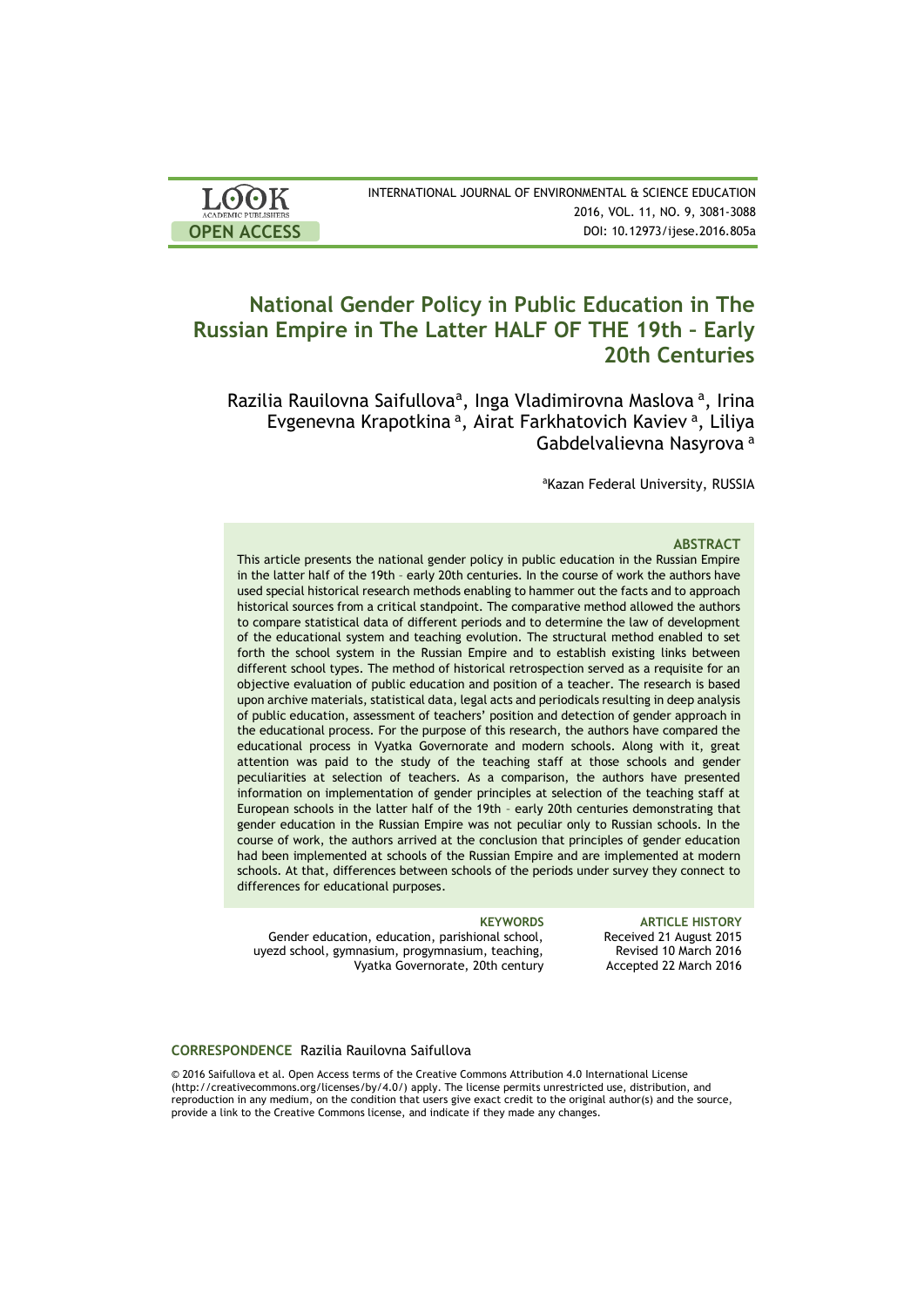## **Introduction**

Quality of education is of key importance under the rapidly changing environment. First of all, it is due to the development of high technologies and communications. It's getting more and more complicated for a modern person to get bearings in the flow of information. Solution to this problem falls upon the education sphere, foremost on schools. Modern scientists – experts in pedagogy search for the most effective teaching methods and educational technologies in order to improve quality of education. Some scientists think that implementation of principles of gender education can improve quality of education.

### **Methods**

In the course of work, the authors have used the special historical research methods enabling to hammer out the facts and to approach historical sources from a critical standpoint. The comparative method allowed the authors to compare statistical data of different periods and to determine the law of development of the educational system. The structural method enabled to set forth the school system in the Russian Empire and to establish existing links between different school types. The method of historical retrospection served as a requisite for an objective evaluation of public education and position of a teacher.

## **Results**

Nowadays, the educational system is under reform in the Russian Federation. Special attention is paid to the problems of gender approach in education. Local and foreign educators discuss the efficiency of general and singlegender education. This article considers implementation of gender principles in the educational system in the Russian Empire as compared to international practices and modern schools.

Gender approach in education was implemented to the full extent in the Russian Empire in the latter half of the 19th – early 20th centuries. School system was based upon the principles of single-gender education. Though, it was not concerned with improvement of the educational process, but with traditional assumptions about sex role. Besides, education had somewhat different goals in the Czarist-era. In the Russian Empire educational problems were connected both with the technical and industrial revolution, and more with the expansion of sociopolitical movements. Thus, school was to perform not so much educational as preventive goals. It had to "protect" the bulk of the population from the growing revolutionary movement. So, improvement of education became the issue of lower priority.

Today, in Russian schools gender principles remain partially. Handicraft lessons provide for a separate program for girls and boys respectively. In particular, at handicraft lessons girls get knowledge in cooking, sewing, modeling, knitting, etc., and boys learn to make different things, to work wood and other materials, etc. That is, girls and boys learn separately at handicraft lessons for objective reasons. But, at the majority of subjects boys and girls are taught together. In the latter half of the 19th – early 20th centuries such separation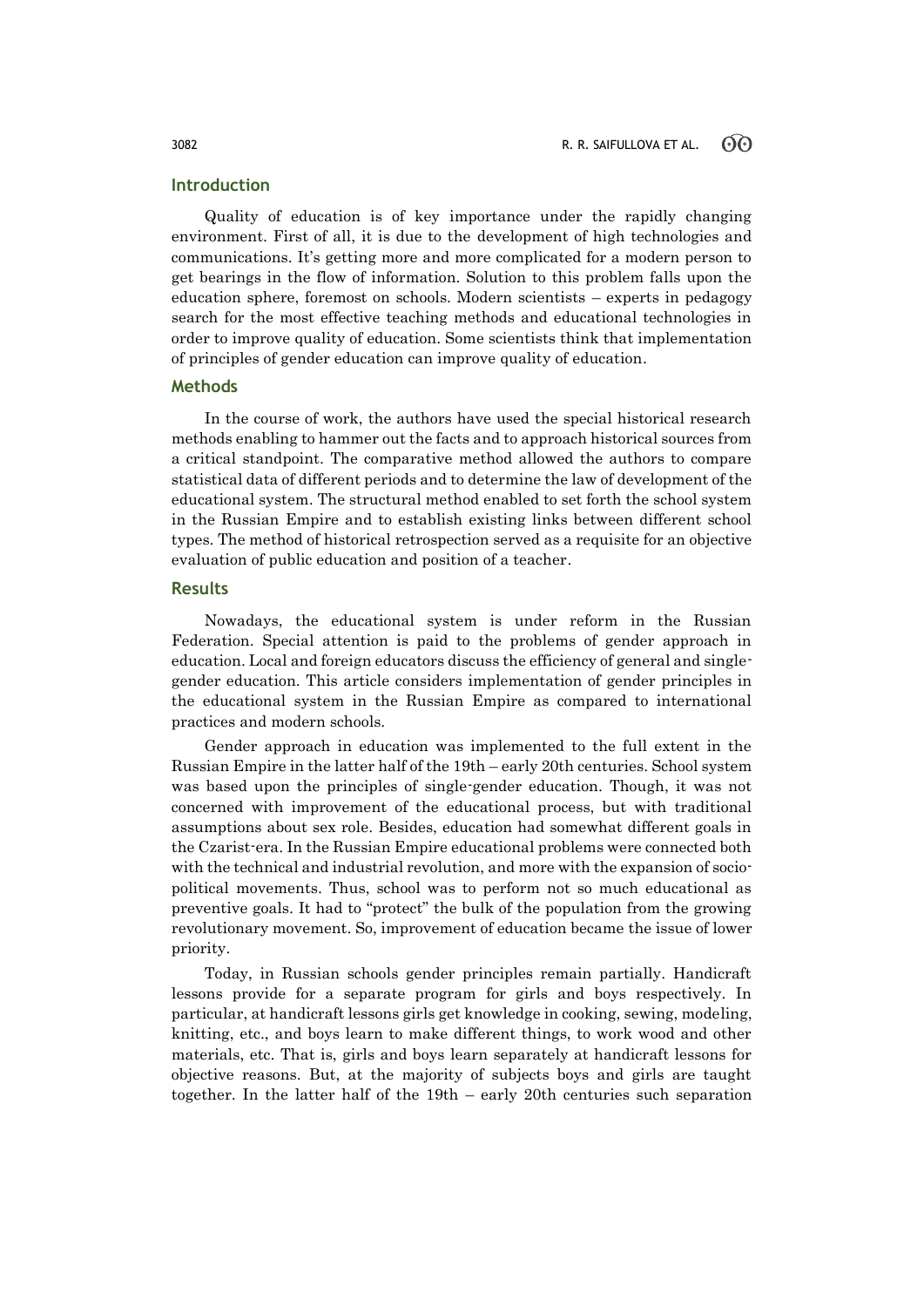differed essentially from the modern one, because the educational process had totally different goals. For example, girls were taught as future wives and mothers. At schools they got knowledge, which could help them to perform those functions at best. Boys were predicted to be public officers, scientists, doctors, military officers, merchants, craftsmen, etc. depending on schools. So, boys were taught in line with preparation to the future profession. Along with skills of future mothers and wives, the endpoint of the educational process for girls could be the rank of home teachers, teachers at folk schools and women secondary schools, only if girls graduated from women gymnasiums, pedagogical courses, teacher training institutes or seminaries. At the same time, in exceptional cases there could be change of gender roles and acceptance by a woman of male identity enabling professional success and career (Maslova et al., 2015). In this case a woman could become, for example, a scientist or a military officer. But it could happen hardly ever and was a quite exceptional case. This was held true till the First World War. Clear separation of male and female functions in the family, education, professional and routine life was typical for the Czarist-era. Schools in the Czarist-era with their functional peculiarities were a striking confirmation thereto.

In the Russian Empire there were primary and secondary schools and higher education establishments. We are interested in the first two types in the frames of our research.

Primary fork schools were presented by parishional and uyezd schools. In the latter half of the 19th – early 20th centuries both girls and boys were taught at primary folk schools (Regulations on Primary Folk Schools, 1865). During three years of study they provided there rudimentary knowledge. Co-education was not an experiment at such schools. The reason was the lack of separate rooms for each gender. Nevertheless, co-education was considered a deviance in the Russian Empire. This fact permits to understand the reasons of single-gender education, which were probably reduced to ethical ideas and considered developmental physiological and psychological changes of boys and girls. In fact, girls should finish education on this stage. Establishment of women's secondary schools, pedagogical courses, seminaries, parochial schools in Vyatka Governorate in the latter half of the 19th century enabled girls to go on study and predestinated their professional field. Graduates from those schools, first, got knowledge to be future wives and mothers, and, second, could become home teachers, teachers at folk schools and girls' gymnasiums.

As it was already mentioned before, primary folk schools practiced coeducation of boys and girls due to the lack of classrooms. Single-gender education was ordered directly by the Regulations on Secondary Schools (gymnasiums, progymnasiums, and women's gymnasiums). Statutes of those schools contained educational goals therein. Gymnasiums, as per the Statute of Gymnasiums and Progymnasiums dd. November 19, 1864, aimed at provision of basic education and preparation of the youth to the universities and other institutions (Statute of Gymnasiums and Progymnasiums, 1864, November 19). Thus, young men were the participants of the gymnasium course. They could enter higher education establishments after successful training and examination. In turn, young men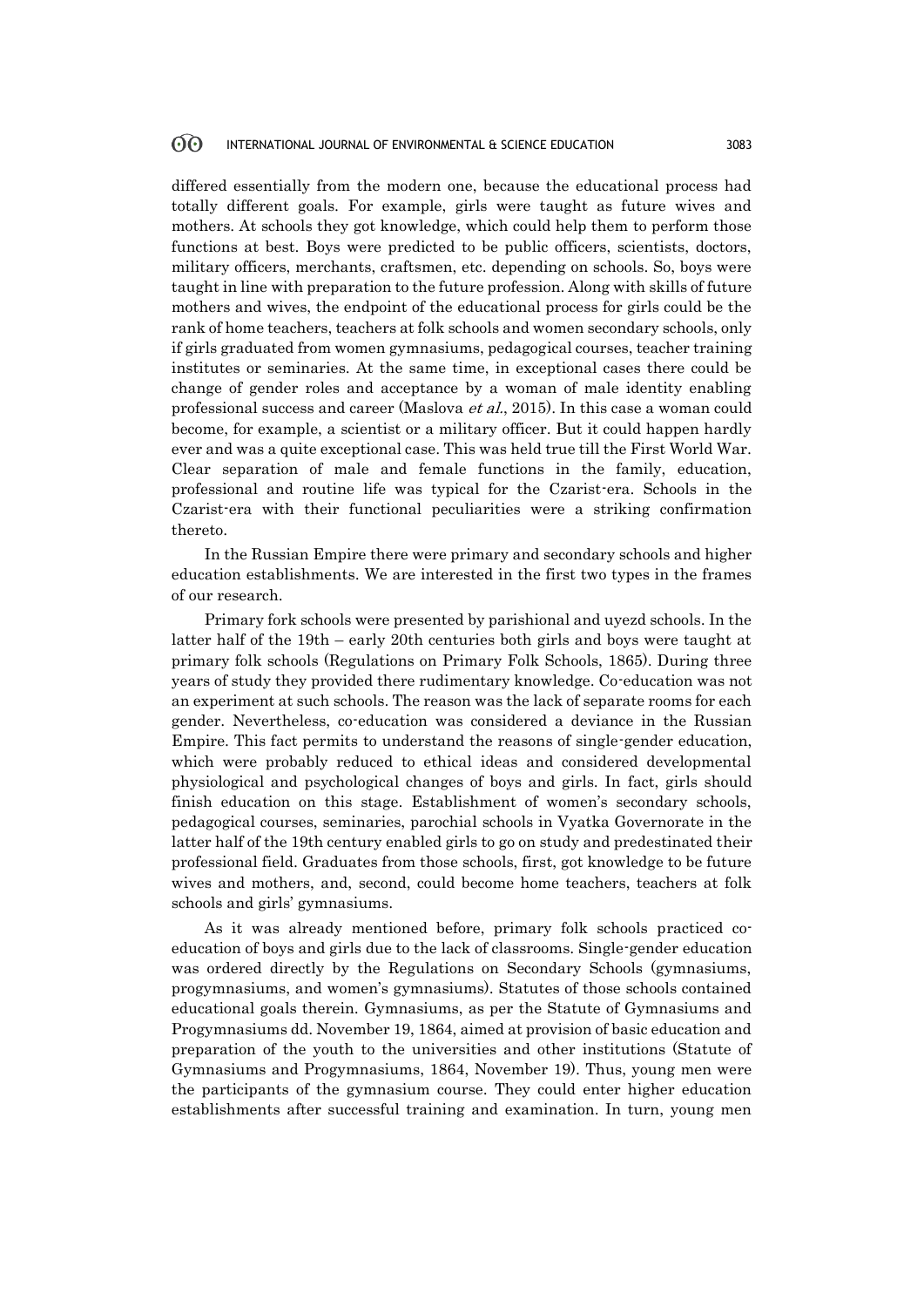could become scientists, teachers, public officers, etc., after graduation from higher education establishments. The goals at women's gymnasiums were somewhat different. According to the Regulations on Women's Schools of the Ministry of National Education dd. 1860, training aimed mainly at provision of religious and moral concepts and knowledge needed for each woman, particularly, a future wife and mother (Regulations on Women's Schools of the Ministry of National Education, 1860, May 10). According to the Regulations on Women's Gymnasiums and Progymnasiums dd. 1870, there were no direct orders to educate a future wife. It was only ordered to teach knowledge for domestic life along with the main subjects that were needed for the mental development of a girl (Regulations on Women's Gymnasiums and Progymnasiums, 1870). So, it is hard to escape a conclusion that the main point of female education in the Russian Empire started to change gradually in the last third of the 19th century, and functions of women in the society became wider.

Thus, the Statutes of the above-mentioned education establishments contained direct instructions on pupils and goals. That's why, in spite of changes in female education, it's fair to say that gender approach was applied in education in the Russian Empire.

Single-gender education was not a peculiarity of Russian schools. Similar facts complemented the educational process in other European countries, namely, France and Germany.

The same principles prevailed in Europe in the latter half of the 19th – early 20th centuries. By comparison, we refer to facts from the world history. Female education was rapidly developed in France (Manfred, 1973), as well as in German principalities before unification in 1871, and women's schools were opened and functioned in the German Empire after unification. Thus, in the Berlin girls' school they taught arithmetic, writing, geography, botany, art, singing, etc., and handicraft: knitting, sewing, embroidery, mending (Dolivo-Dobrovolskaya, 1896). Girls attended that school from 6-7 to 14 years, that is, till the confirmation. After graduation they entered the teachers' seminary. Then, after examination and before appointment they worked as assistant teachers (Dolivo-Dobrovolskaya, 1896). In this regard one can draw a parallel with schools in the Russian Empire, which had the same educational process for girls and tasks. Besides, girls learned a pedagogical trade along with knowledge necessary for domestic life. The principle of co-education at all stages existed only in the USA (Mizhuev, 1906), and they got professional education at colleges, institutes and universities.

But, the gender principle was observed not only in education of the younger generation. It was also observed in teaching staff recruitment at Russian and European schools. For example, in the Russian Empire there was no such collective term as "a teacher". There were masters and mistresses, and their male and female assistants. The purpose was to underline differences between male and female teachers, for example, social status and salary. Statistics on zemstvo schools of Vyatka uyezd for1887-88 academic year shows that number of masters amounted app. to 24% and mistresses – 76% (Statistics on Zemstvo Schools of Vyatka Uyezd for 1887-1888 Academic Year, 1889). Teachers at such schools were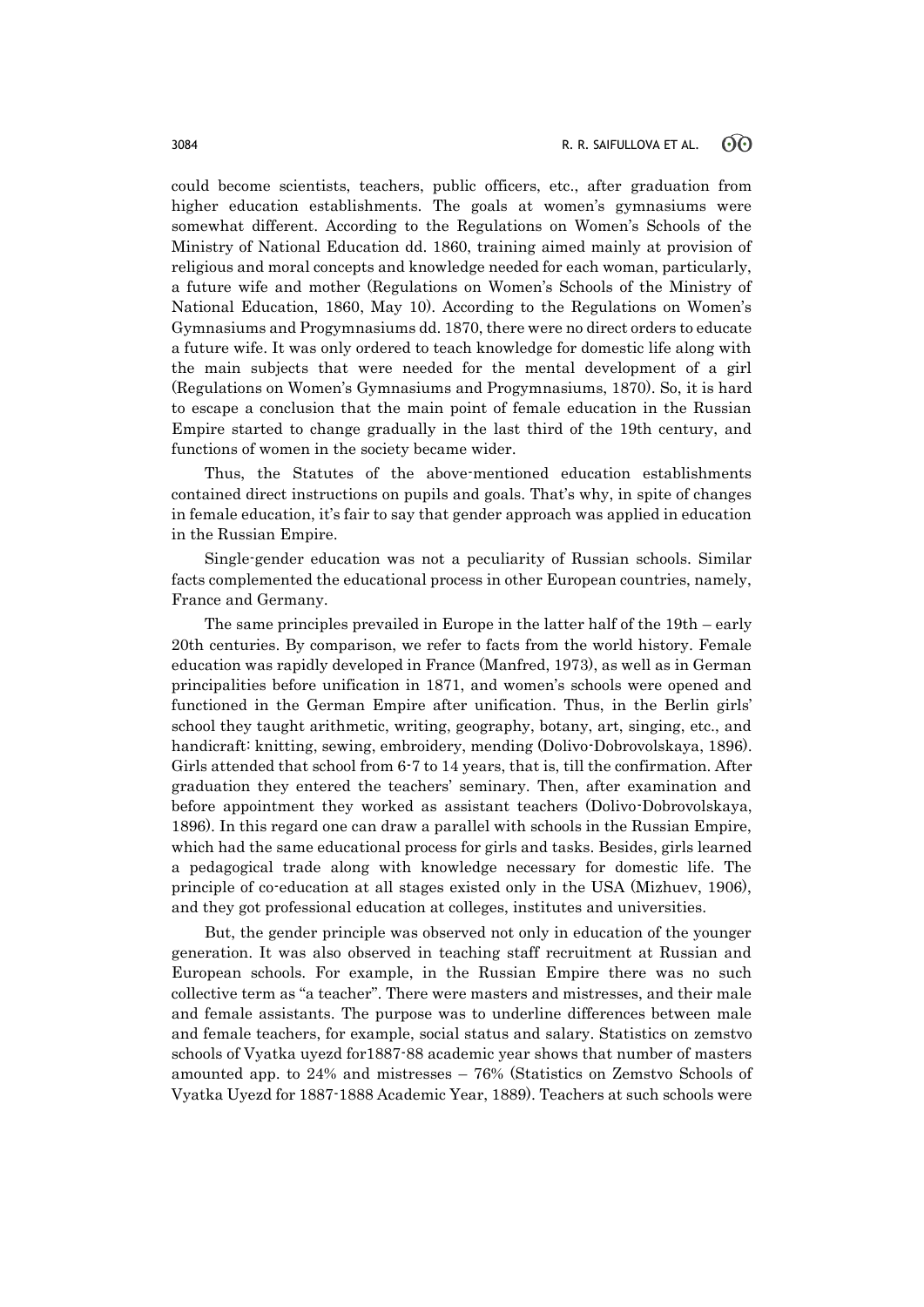### $60^{\circ}$ INTERNATIONAL JOURNAL OF ENVIRONMENTAL & SCIENCE EDUCATION 3085

financed by uyezd zemstvo. Masters earned the highest salary amounting to 325 rubles per year, and mistresses earned 240 rubles per year. The highest salary at the lower and secondary education establishments was at men's gymnasiums. And only men could teach there. So, mistresses contented with smaller salary than masters. Female teachers and assistants working at lower and secondary education establishments were half-starved. The newspaper Vyatskaya Rech dd. 1911 reported that a mistress from a folk school in Yaransk uyezd, Vyatka Governorate, was hospitalized due to anemia resulting from starvation at intensive lessons at school (In the Governorate, 1911). The same newspaper for 1915 reported that salary of mistresses amounted to 26 rubles 20 kopecks per month, that is, 314 rubles 40 kopecks per year (Daring, 1915). The author of the article said that it was impossible to survive for this salary due to expensive domestic goods and food.

Besides, mistresses found themselves in worse situation than masters, because they were continuously subjected to spot checks by the folk school inspector, who came to school at nights without notifications and carped up to dismissal threats (Correspondence, 1908). According to Vyatskaya Rech No. 206, 1912, married women became victims of the folk school inspector in Nolinsk uyezd. "Some married mistresses of zemstvo schools were suddenly dismissed. The Nolinsk school council ordered on its session, held on the 28th of August, to dismiss all married mistresses of primary schools, except those, who had maximum 2 years left to pension. The teaching staff was knocked over by the news, as at the beginning of August the Nolinsk folk school inspector Mr. Kutepov did not tell anything to the married mistresses, who visited him. But in a month the mistresses, who worked with him, were dismissed from the school" (In the Governorate, 1912).

In the early 20th century both masters and mistresses were often dismissed due to political unreliability. Mistresses were frequently among politically unreliable people. For example, the newspaper Vyatskaya Rech No. 238 reported that mistresses were dismissed "due to political unreliability" (In the Governorate, 1908).

Mistresses had the same difficulties with the residential population. The above-mentioned newspaper Vyatskaya Rech No. 9, 1911, reported the following, "The zemstvo mistress Y.M. Benevitskaya wishing to improve behavior of one naughty child at her course left him after classes. Having learned it, his father P.P. Bugrev came to the school and cynically scolded the mistress, and after that he took his son home. The mistress Y.M. Benevitskaya was frightened and got ill" (Kurchum Village in Nolinsk Uyezd, 1913). Such cases were not exceptional and clearly illustrated low social status of mistresses.

At the same time, folk mistresses had complicated working conditions in Vyatka Governorate. Work in rural smoky huts is the most striking instance of mistresses' working routine. One village school in Urzhum uyezd was located in such peasant's log hut. A mistress working in such hut described it as follows: area – 5.4 x 5.4 m, height – 2.1 m, "pig-eyed" windows – 0.7 m, capacity – 58 persons, natural ventilation – a door (In the Governorate – Urzhum uyezd, 1909).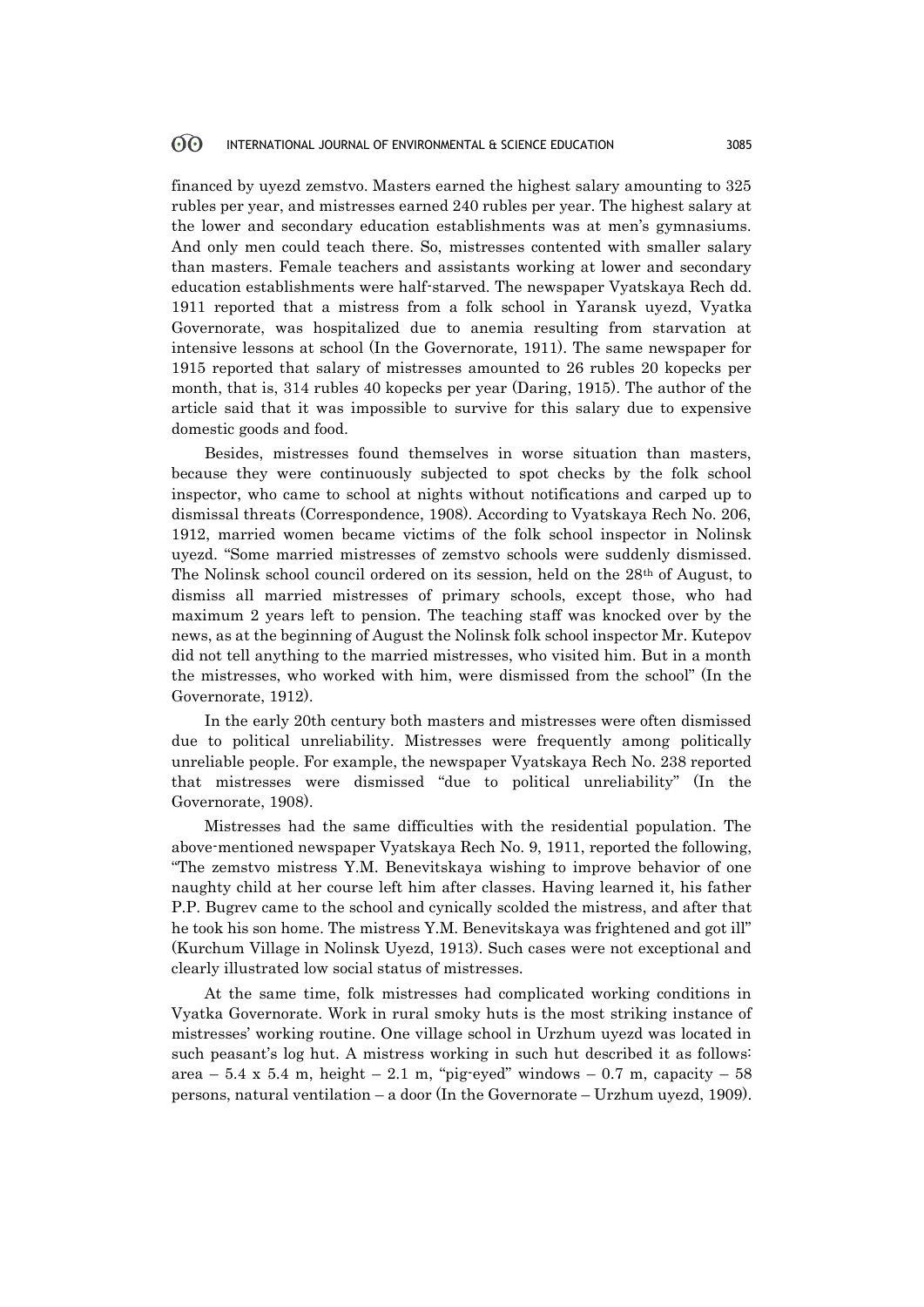The mistress reported that it was unbearable to work and learn under such conditions, moreover, "last lessons came with mass vomit, dizziness and other consequences of intoxication with ill-air" (In the Governorate – Urzhum uyezd, 1909). Here is another example according to the ex-mistress of the Nizhne-Boyarskaya school in Vyatka Governorate, "My class was located in a rented room heated and serviced by the owner. It was a big hut with three tiny windows. We needed to put the desks closely to have enough place for 50 pupils. It was dark, stuffy, dirty in the classroom. The owner did not want to make even one window leaf, "I am not going to humor your fancy, to damage a frame and to cool the hut." Twice a week the owners baked the bread in the room and closed the oven early. They did not care a bit: they lived in another hut, and all charcoal fumes were left for us. "Close the door! Otherwise, we stop heating! Why do you let the heat out?" shouted the owners, when we opened the door. There were plenty of cockroaches in the hut. They fell from the ceiling to exercise-books, crept over children's heads and clothes. I asked the owners, "Let's freeze cockroaches in winter, even if we miss lessons on day one." "What are you talking about! We will not cool the hut for you." We had visitors from the zemstvo council. My requests to make window leaves and to ask the owners to bake the bread in their hut and to heat the classroom with zemstvo firewood got the following response, "You may go, if you don't like" (A Folk Teacher in the Czarist-era, 1957). It was a common case, as due to the growing number of school-aged children there was the lack of classrooms. Zemstvos were forced to rent such peasant's log huts as classrooms. Probably, the rent was not high and peasants provided the rooms unwillingly and did not try to maintain comfort for mistresses and children. It was one more indication of segregation between masters and mistresses.

According to the sources, the gender-segregation tendency was Europe-wide. The same situation was in German principalities, France and other European countries. In big cities, like Munich, master's salary amounted to 1980 marks (app. 800 rubles in the late 19th century in the Russian Empire) per year for 28 lessons a week plus 72 marks extra charge for each additional lesson. In provincial schools the salary was minimum 1200 marks. Every five years those figures were increased by 180 marks and plus 90 marks from the government (Peisakhovich, 1898). And in turn, mistresses earned the lower salary, as compared to masters, at equal working hours. Mistresses "started from 1392 marks per year for 28 lessons a week; extra charge was only 48 marks and every five years their salary increased only by 150 marks per year" (Peisakhovich, 1898). French masters earned less salary, than German ones. At the turn of the 20th century the lowest salary amounted to 1100 francs per year (35 rubles per month), at that, the new increase rules resulted in higher figures – 1500 francs, then – 1800, 2000 and maximum – 2200 francs (Karskiy, 1911). Mistresses' salary was 200 francs less (Karskiy, 1911).

Nowadays, there happens to be the similar gender segregation of teachers in Russian schools, but qualitatively modified. In modern Russia salary is not gender-dependent. It depends on the time sheet and teaching quality.

In the latter half of the 19th century some people calculated educational statistic. A.A. Krasev, director of folk schools in Vyatka Governorate, relied on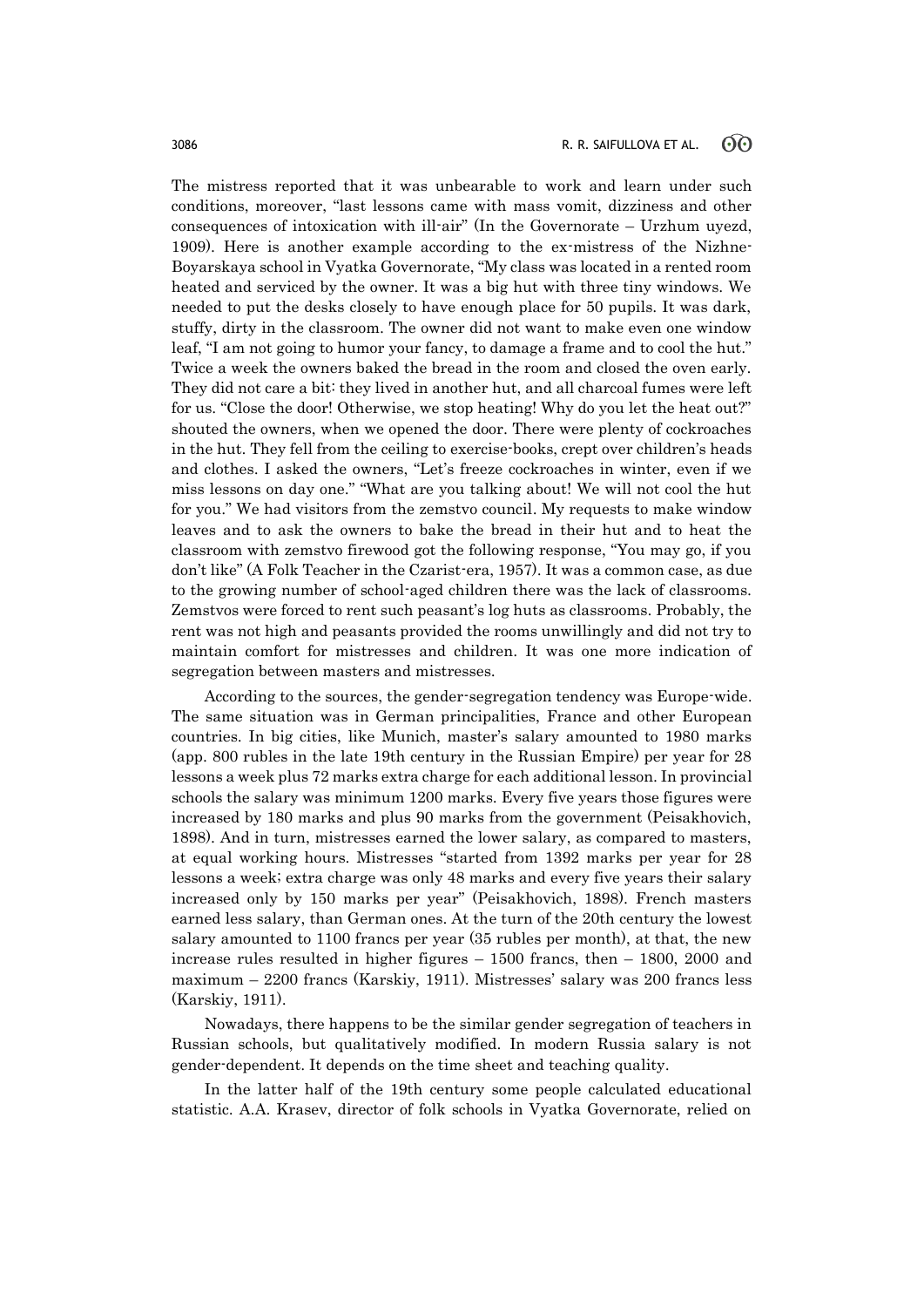### 60 INTERNATIONAL JOURNAL OF ENVIRONMENTAL & SCIENCE EDUCATION 3087

statistical data of Vyatka zemstvo and demonstrated some peculiarities of rural teachers (Kazakova, 2008). According to A.A. Krasev, at primary folk schools number of male teachers amounted to 22% , and female teachers – 78% as of 1896 (Krasev, 1900). Primary folk schools to some extent conformed to the primary stage at the modern secondary school. As a comparison, only women teach today at the primary school. Besides, we have analyzed the teaching staff of five different schools in Kirov – one of the biggest cities in Russia, the center of Kirov region. The information was sourced from the official Internet portal Educational Portal of Kirov (Educational Portal of Kirov, 2016). Number of teachers at these schools totals to 312, 23 male teachers inclusive. Thus, percentage of male teachers is 0.07% (Educational Portal of Kirov, 2016). We have not studied the teaching staff at all schools in Kirov, but we suppose that these data are typical of both Kirov region and Russia in whole.

### **Discussion**

Thus, in the latter half of the 19th – early 20th centuries the educational system became more extensive, which was promoted by the net of primary and secondary education establishments. Women's schools were developed in parallel enabling implementation of the gender principle of education to the full extent. This principle is realized at modern schools as well, but with more differential peculiarities. Now, girls and boys have equal possibilities to enter the higher education establishments and to learn a trade. In the latter half of the 19th – early 20th centuries boys had more possibilities to realize personal potential. And girls could professionally learn only a teaching trade that period

## **Conclusion**

In the latter half of the 19th century the government of the Russian Empire paid great attention to public education and teaching staff recruitment. We think that the prevailing principle of single-gender education had more negative than positive features. The principle was restrictive for girls. They could become mistresses or good wives. Their choice was narrow. The present educational system with some gender peculiarities does not restrict opportunities, and in some cases expands them. Experimental institutions realizing principles of gender education are a striking confirmation thereto.

This research enables to establish the guidelines for a future detailed study of the issue. In this context we are interested in the gender principle of teaching staff recruitment at modern schools of the Russian Federation, and we set a goal to study the reasons why modern Russian schools favor men.

### **Disclosure statement**

No potential conflict of interest was reported by the authors.

### **Notes on contributors**

Razilia Rauilovna Saifullova holds a PhD in science education and now a post-doc research fellow.